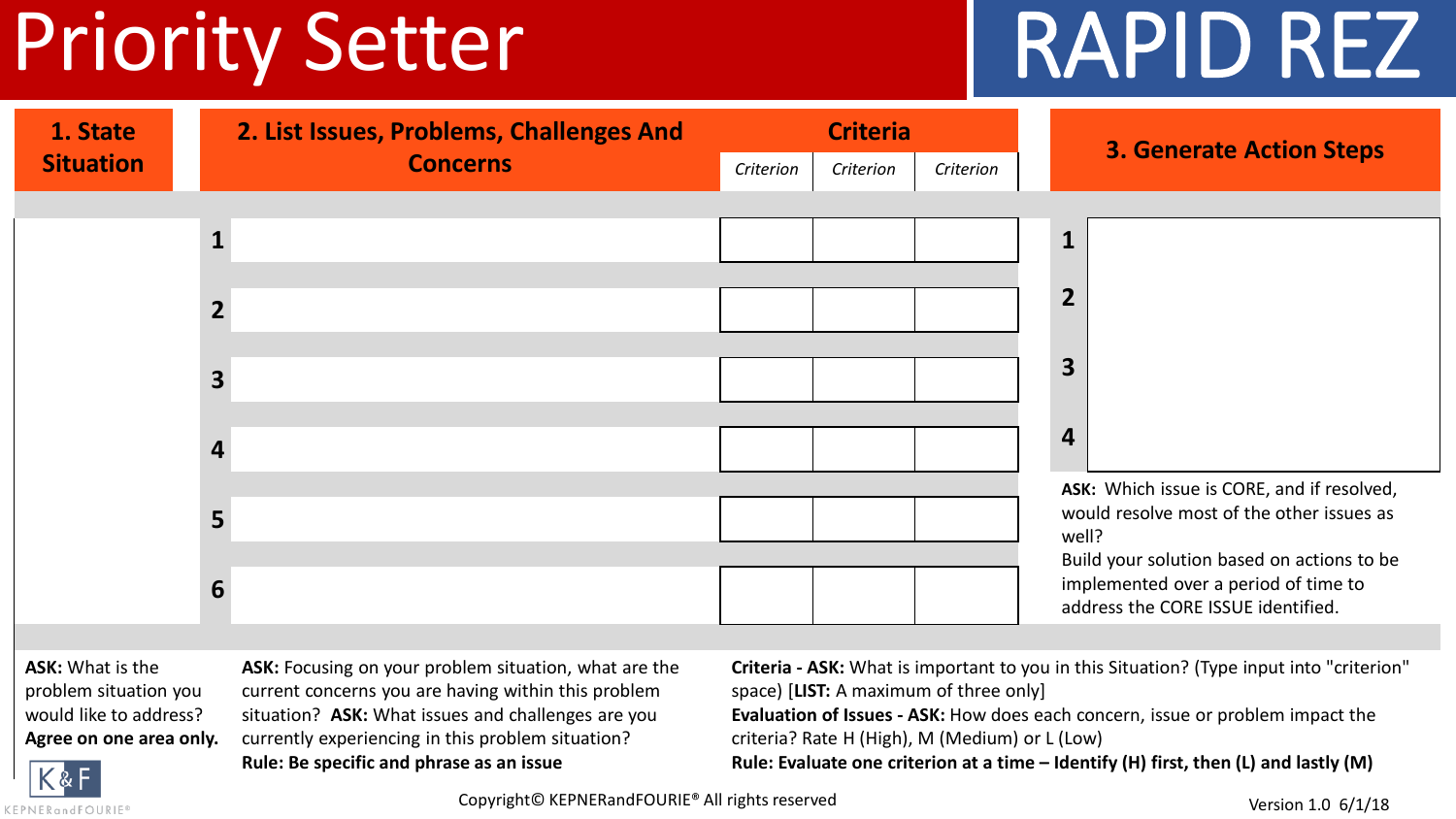## Requirements Analyzer | RAPID REZ

| 1. State the Purpose             |                                             | <b>2. Generate Requirements</b> | <b>3. List Key Requirements</b>                                                                                                                                    |
|----------------------------------|---------------------------------------------|---------------------------------|--------------------------------------------------------------------------------------------------------------------------------------------------------------------|
| Purpose                          | <b>Results to Achieve</b>                   | <b>Problems to Remove</b>       | <b>Crystallize and Consolidate 3-5 requirements ASK:</b><br>Looking at all the requirements which requirements<br>are important and KEY in this problem situation? |
| <b>Stakeholders</b>              |                                             |                                 | $\overline{2}$                                                                                                                                                     |
|                                  | <b>Risks to Avoid</b>                       | <b>Resources + Restrictions</b> | $\overline{3}$                                                                                                                                                     |
|                                  |                                             |                                 | $\overline{4}$<br>5                                                                                                                                                |
| <b>ASK:</b> What is the ultimate | <b>ASK:</b> {Relative to All STAKEHOLDERS}: |                                 | {OPTIONAL} Determine Weights:                                                                                                                                      |

*purpose why these requirements are needed?* 

**Stakeholders:** *What* 

KEPNERandFOURIE®

*stakeholders have a vested* 

*interest in these requirements?*

**ASK:** {Relative to All STAKEHOLDERS}:

- *What are the results you would like to achieve in this problem situation?*
- *What existing problems do you want to see removed in this problem situation?*
- *What future risks do you need to avoid in this problem situation?*
- *What TIME & MONEY do you need and are there any restrictions that are out of your control?*

Once you have the key requirements, get the stakeholders to agree on each item's weight between 1 to 10. **ASK:** *Which requirement is the most important, give it a high weight. Which requirement is least important, give it an appropriate weight. Weight the others within the range.*

Copyright© KEPNERandFOURIE® All rights reserved Version 1.0 6/1/18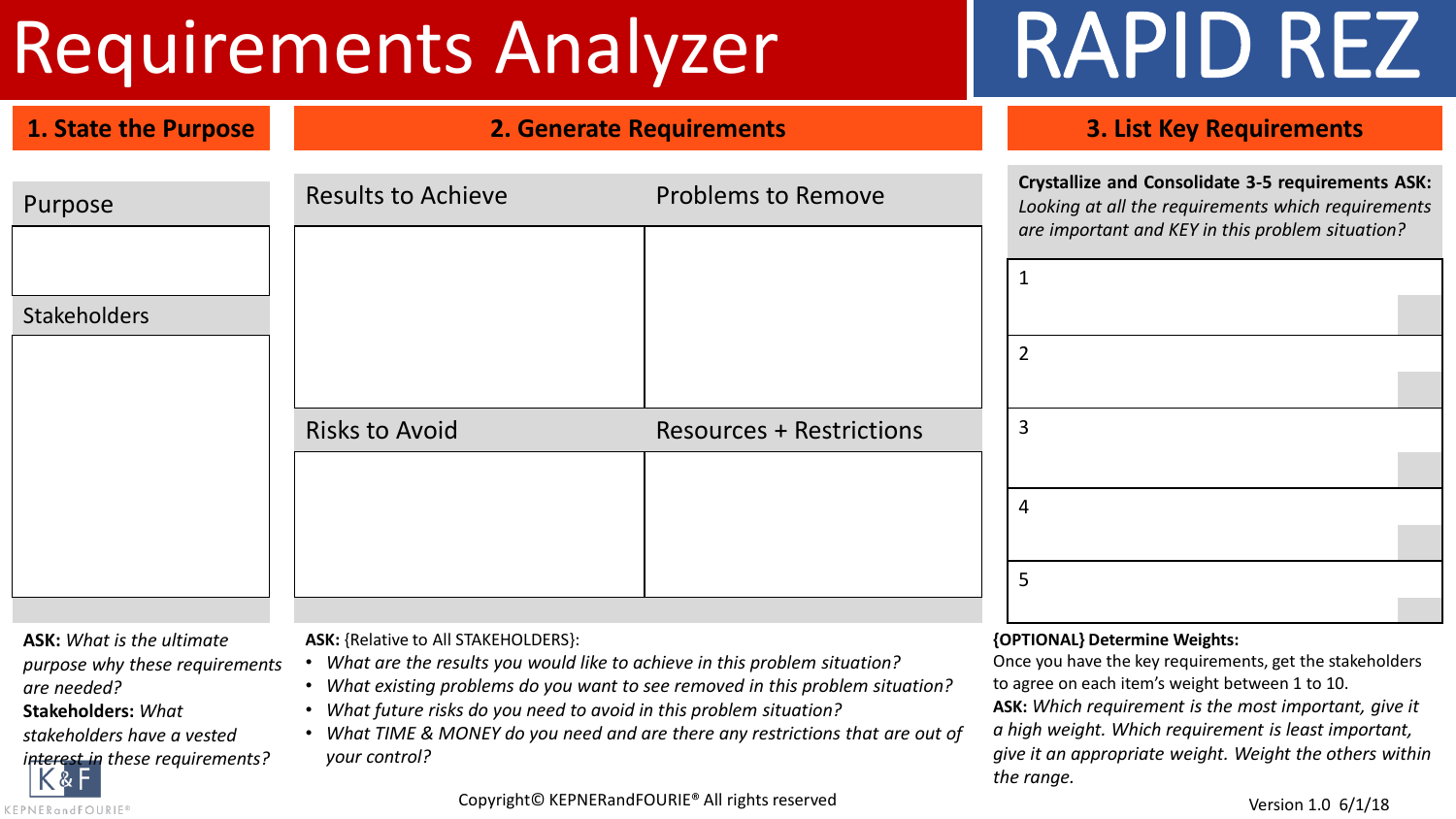## Incident Restorer | RAPID REZ

| <b>1. Define Fault Uniqueness</b>                                                                                                                    | 2. Develop and Test Possible Reasons                                                                                                                                                                            | 3. Identify Most<br><b>Probable Reason (MPR)</b> |                                                                                                                                      |  |  |
|------------------------------------------------------------------------------------------------------------------------------------------------------|-----------------------------------------------------------------------------------------------------------------------------------------------------------------------------------------------------------------|--------------------------------------------------|--------------------------------------------------------------------------------------------------------------------------------------|--|--|
| Object                                                                                                                                               | Possible Reasons<br><b>Testing</b>                                                                                                                                                                              |                                                  | <b>MPR and ACTIONS</b>                                                                                                               |  |  |
| What is the OBJECT you are having a<br>problem with?                                                                                                 | STEP 2b: Test the OBJECT, FAULT, and applicable unique FAULT FACTORS<br>ASK: If this reason is the true reason, does it explain why we have a problem<br>with this Object/Fault? Repeat for each Unique Factor. |                                                  | Verify reasons only if necessary by utilizing<br>the easiest, cheapest and safest method to<br>confirm a fact and/or reason is true. |  |  |
| Fault                                                                                                                                                | <b>STEP 2a: List Possible Reasons for Incident</b>                                                                                                                                                              |                                                  | Verify Most Probable Reason                                                                                                          |  |  |
| What is wrong with the OBJECT? Can you be<br>more specific or what do you mean by "X"?                                                               |                                                                                                                                                                                                                 |                                                  |                                                                                                                                      |  |  |
| <b>Fault Factors</b>                                                                                                                                 |                                                                                                                                                                                                                 |                                                  |                                                                                                                                      |  |  |
| <b>Users</b>                                                                                                                                         |                                                                                                                                                                                                                 |                                                  |                                                                                                                                      |  |  |
| Fault only experienced by certain types of user?<br>Who are they specifically?                                                                       |                                                                                                                                                                                                                 |                                                  |                                                                                                                                      |  |  |
| Location                                                                                                                                             |                                                                                                                                                                                                                 |                                                  | <b>Actions For Workaround/Fix</b>                                                                                                    |  |  |
| Anything unique about the fault's geographic<br>location? What is odd about it?                                                                      |                                                                                                                                                                                                                 |                                                  |                                                                                                                                      |  |  |
| Timing/Pattern                                                                                                                                       |                                                                                                                                                                                                                 |                                                  |                                                                                                                                      |  |  |
| Is there something ODD about the time the fault<br>started for the first time? Anything unique about<br>the frequency of fault occurrences? Pattern? |                                                                                                                                                                                                                 |                                                  |                                                                                                                                      |  |  |
| <b>Size</b>                                                                                                                                          |                                                                                                                                                                                                                 |                                                  |                                                                                                                                      |  |  |
| Anything unique about the size of the incident or<br>fault?<br>$\overline{V}$ o. E $\overline{V}$                                                    |                                                                                                                                                                                                                 |                                                  |                                                                                                                                      |  |  |

Copyright© KEPNERandFOURIE® All rights reserved Version 1.0 6/1/18

KEPNERandFOURIE®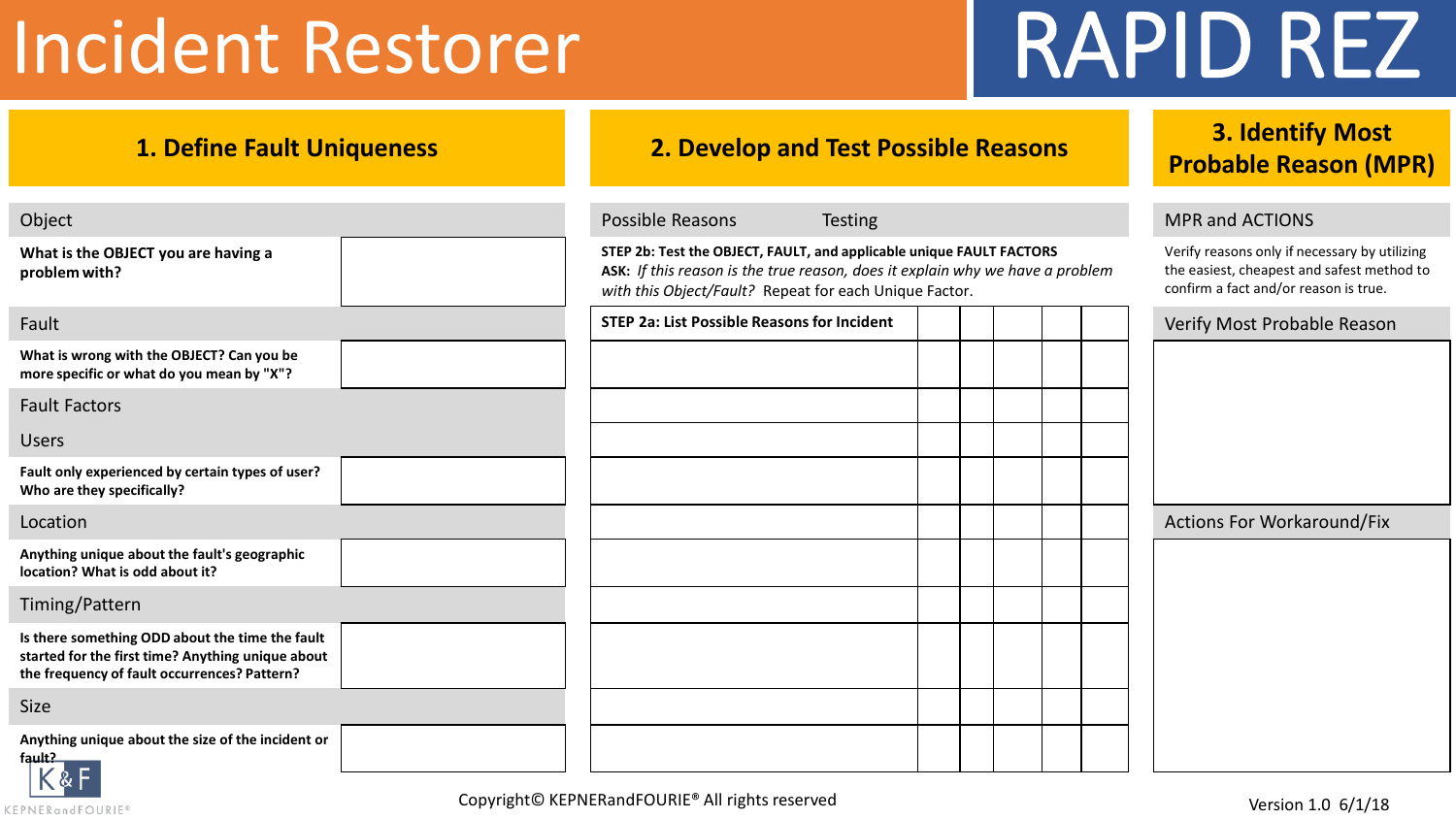## Discovery Analyzer RAPID REZ

| 1. State Problem                                                                                                                                                                 | 2. Conduct Problem/Challenge Discovery | <b>3. Refocus Problem</b>   |                                                                                                                 |
|----------------------------------------------------------------------------------------------------------------------------------------------------------------------------------|----------------------------------------|-----------------------------|-----------------------------------------------------------------------------------------------------------------|
|                                                                                                                                                                                  | <b>Factors/Stakeholders</b>            | <b>Factors/Stakeholders</b> | <b>Common Themes &amp; Core Issues</b><br>$\mathbf{1}$<br>$\overline{2}$<br>$\mathbf{3}$<br>4<br>$5\phantom{1}$ |
| ASK:<br>What is the complex/vague<br>problem statement? What<br>is the performance issue or<br>challenge you are facing?<br>What is your concern, what<br>are you worried about? | <b>Factors/Stakeholders</b>            | <b>Factors/Stakeholders</b> | <b>Action Steps</b><br>$\mathbf{1}$<br>$\overline{2}$<br>$\mathbf{3}$<br>4<br>$5\phantom{1}$                    |

**ASK:** How does the problem or challenge influence or affect the Factors or Stakeholder? **Reverse the question by asking:** 

**ASK:** How does the Factor or Stakeholder influence or contribute to the problem or challenge? **Rule: Record short, concise but specific statements**

**ASK:** *What one concept/word/core issue or theme will describe most of the elements listed?* Or **ASK:** *What is your shared understanding of the problem and what are the ways forward and next steps?*



Copyright© KEPNERandFOURIE® All rights reserved Version 1.0 6/1/18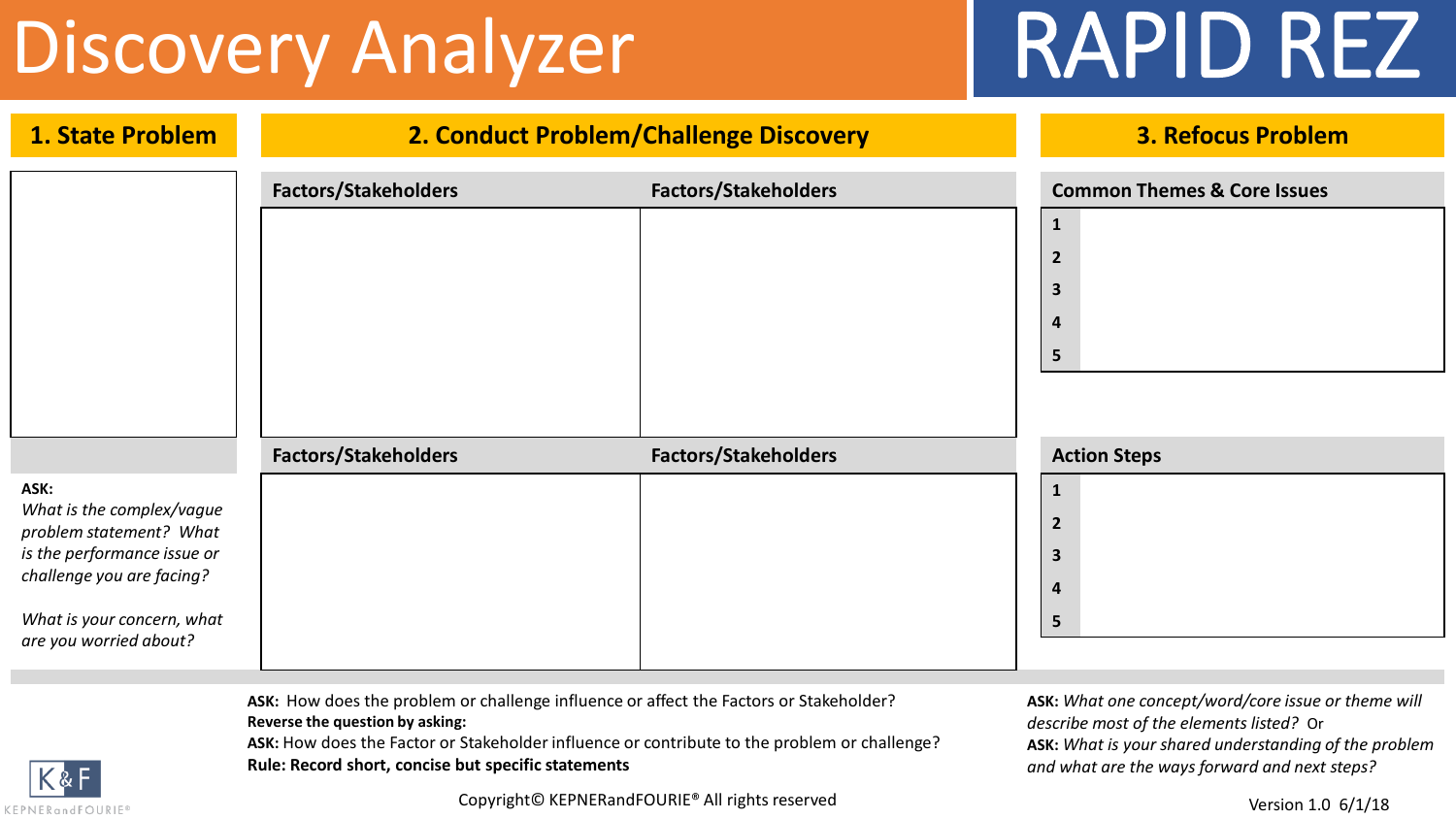## Solution Builder | RAPID REZ

| 1. State Purpose & Requirements | <b>2. Generate and Evaluate Actions</b> | 3. Build the Solution  |
|---------------------------------|-----------------------------------------|------------------------|
| <b>Purpose Statement</b>        | <b>Requirement 1: Possible Actions</b>  | <b>Combine Actions</b> |
|                                 | 1                                       |                        |
|                                 | $\mathbf{2}$                            |                        |
|                                 | 3                                       |                        |
|                                 | <b>Requirement 2: Possible Actions</b>  |                        |
|                                 | 1                                       |                        |
| <b>Key Requirements</b>         | 2                                       |                        |
| $\mathbf{1}$                    | 3                                       |                        |
|                                 | <b>Requirement 3: Possible Actions</b>  |                        |
| $\overline{2}$                  | 1                                       |                        |
|                                 | $\mathbf{2}$                            |                        |
| $\mathbf{3}$                    | 3                                       |                        |
|                                 | <b>Requirement 4: Possible Actions</b>  |                        |
| 4                               | 1                                       |                        |
|                                 | $\overline{2}$                          |                        |
|                                 | 3                                       |                        |

**ASK:** *What is the ultimate purpose of this solution?* **ASK:** *What are the 3 - 4 most important requirements for this solution?*

**For each KEY REQUIREMENT ASK:** *What action can you take to meet or satisfy this specific requirement?* [Try to generate at least 2-3 actions per requirement] **RULE: It must be doable, cost effective actions that could be handled within the existing budgets and infrastructure.**

**ASK:** *Which 3-4 actions, when combined will provide us with the most holistic solution to meet all requirements listed?*  **Build:** The solution based on actions to be implemented over a period of time.

KEPNERandFOURIE®

Copyright© KEPNERandFOURIE® All rights reserved Copyright© KEPNERandFOURIE® All rights reserved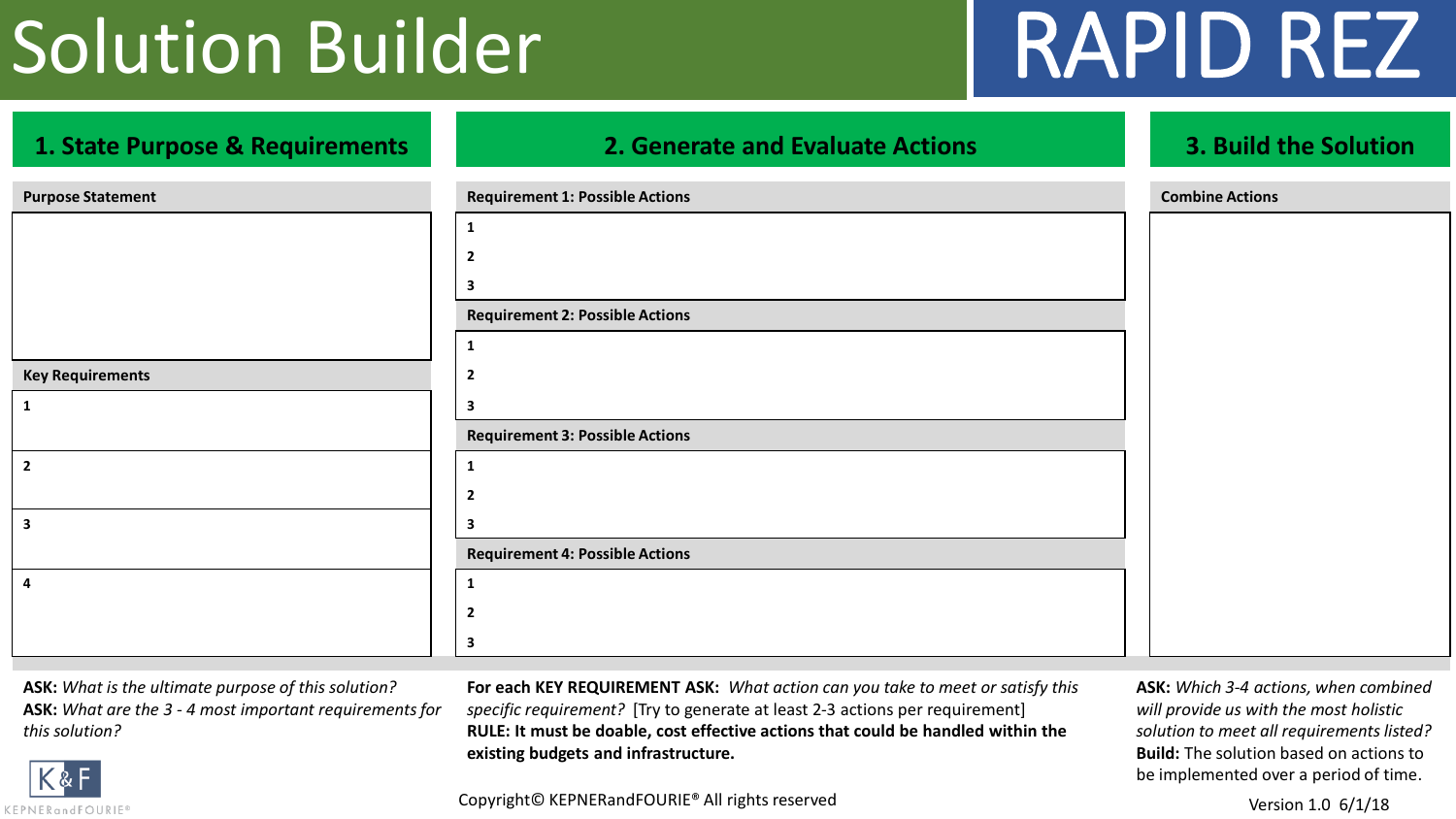# Choice Selector | RAPID REZ

| 1. List Key Requirements                                                                                                                                                                                                                                                                                                                                                                            | 2. Generate and Evaluate Alternatives for BENEFITS and RISKS |                                                                                                                                                                                                                                                                                                                                                                                                                                 |                             |                                                                                                                                                                                                         |                         |                             |               |                                |                             |              | 3. Make a<br><b>Choice</b>     |                             |                     |       |                                                                                                                                                               |
|-----------------------------------------------------------------------------------------------------------------------------------------------------------------------------------------------------------------------------------------------------------------------------------------------------------------------------------------------------------------------------------------------------|--------------------------------------------------------------|---------------------------------------------------------------------------------------------------------------------------------------------------------------------------------------------------------------------------------------------------------------------------------------------------------------------------------------------------------------------------------------------------------------------------------|-----------------------------|---------------------------------------------------------------------------------------------------------------------------------------------------------------------------------------------------------|-------------------------|-----------------------------|---------------|--------------------------------|-----------------------------|--------------|--------------------------------|-----------------------------|---------------------|-------|---------------------------------------------------------------------------------------------------------------------------------------------------------------|
| <b>Purpose Statement</b>                                                                                                                                                                                                                                                                                                                                                                            |                                                              | Alternative 1                                                                                                                                                                                                                                                                                                                                                                                                                   |                             |                                                                                                                                                                                                         | Alternative 2           |                             | Alternative 3 |                                | Alternative 4               |              |                                |                             | <b>Final Choice</b> |       |                                                                                                                                                               |
|                                                                                                                                                                                                                                                                                                                                                                                                     |                                                              |                                                                                                                                                                                                                                                                                                                                                                                                                                 |                             | ASK: What alternatives do you have available to consider for this decision? Some of them might be given,<br>but with a bit of extra thinking you might be able to add at least another one alternative. |                         |                             |               |                                |                             |              |                                |                             |                     |       |                                                                                                                                                               |
| <b>Key Requirements</b>                                                                                                                                                                                                                                                                                                                                                                             | <b>WT</b>                                                    | <b>Benefit</b><br><b>Score</b>                                                                                                                                                                                                                                                                                                                                                                                                  | <b>Risk</b><br><b>Score</b> | <b>TOTAL</b>                                                                                                                                                                                            | <b>Benefit</b><br>Score | <b>Risk</b><br><b>Score</b> | <b>TOTAL</b>  | <b>Benefit</b><br><b>Score</b> | <b>Risk</b><br><b>Score</b> | <b>TOTAL</b> | <b>Benefit</b><br><b>Score</b> | <b>Risk</b><br><b>Score</b> | <b>TOTAL</b>        |       |                                                                                                                                                               |
| $\mathbf{1}$                                                                                                                                                                                                                                                                                                                                                                                        |                                                              |                                                                                                                                                                                                                                                                                                                                                                                                                                 |                             |                                                                                                                                                                                                         |                         |                             |               |                                |                             |              |                                |                             |                     |       |                                                                                                                                                               |
| $\overline{2}$                                                                                                                                                                                                                                                                                                                                                                                      |                                                              |                                                                                                                                                                                                                                                                                                                                                                                                                                 |                             |                                                                                                                                                                                                         |                         |                             |               |                                |                             |              |                                |                             |                     |       |                                                                                                                                                               |
| 3                                                                                                                                                                                                                                                                                                                                                                                                   |                                                              |                                                                                                                                                                                                                                                                                                                                                                                                                                 |                             |                                                                                                                                                                                                         |                         |                             |               |                                |                             |              |                                |                             |                     |       |                                                                                                                                                               |
| 4                                                                                                                                                                                                                                                                                                                                                                                                   |                                                              |                                                                                                                                                                                                                                                                                                                                                                                                                                 |                             |                                                                                                                                                                                                         |                         |                             |               |                                |                             |              |                                |                             |                     |       |                                                                                                                                                               |
| 5                                                                                                                                                                                                                                                                                                                                                                                                   |                                                              |                                                                                                                                                                                                                                                                                                                                                                                                                                 |                             |                                                                                                                                                                                                         |                         |                             |               |                                |                             |              |                                |                             |                     |       |                                                                                                                                                               |
| ASK: What is the selection you need to make?<br>ASK: What are 3-5 key requirements for this selection?<br>ASK: Which requirement is most important? Weight the<br>requirements from 10-1 (Rate a 10 for highest importance)<br>ASK: Which requirement is least important? (Allocate a<br>weight that would be appropriate for this requirement)<br>ASK: How important are the other requirements in |                                                              | BENEFIT SCORE: The benefit score represents a level of satisfaction on a scale from 1-10. 10 High to 1 Low.<br>ASK: Which alternative satisfies this requirement the best? = High Score. Enter an appropriate high score for it.<br>ASK: Which alternative satisfies this requirement the least? = Low score. Enter an appropriate low score for it.<br>ASK: How well do the remaining alternatives score for this requirement? |                             |                                                                                                                                                                                                         |                         |                             |               |                                |                             |              |                                |                             |                     | risk? | <b>SOLUTION TOTAL</b><br><b>ASK:</b> What is the selection that<br>best satisfies our key<br>requirements for an acceptable<br>ASK: Any other ideas you would |
| relation to the 10 already awarded?<br>K & F                                                                                                                                                                                                                                                                                                                                                        |                                                              | RISK SCORE: The risk score represents a level of trust on a scale 1-3. ASK: How trustworthy is the data used to arrive at the<br>benefit score? 3 = Close to fact, high integrity; 2 = 50/50, don't really know; 1 = Do not trust the data used to arrive at this score.                                                                                                                                                        |                             |                                                                                                                                                                                                         |                         |                             |               |                                |                             |              |                                |                             |                     |       | like to add for the final answer?                                                                                                                             |

Copyright© KEPNERandFOURIE® All rights reserved Version 1.0 6/1/18

KEPNERandFOURIE®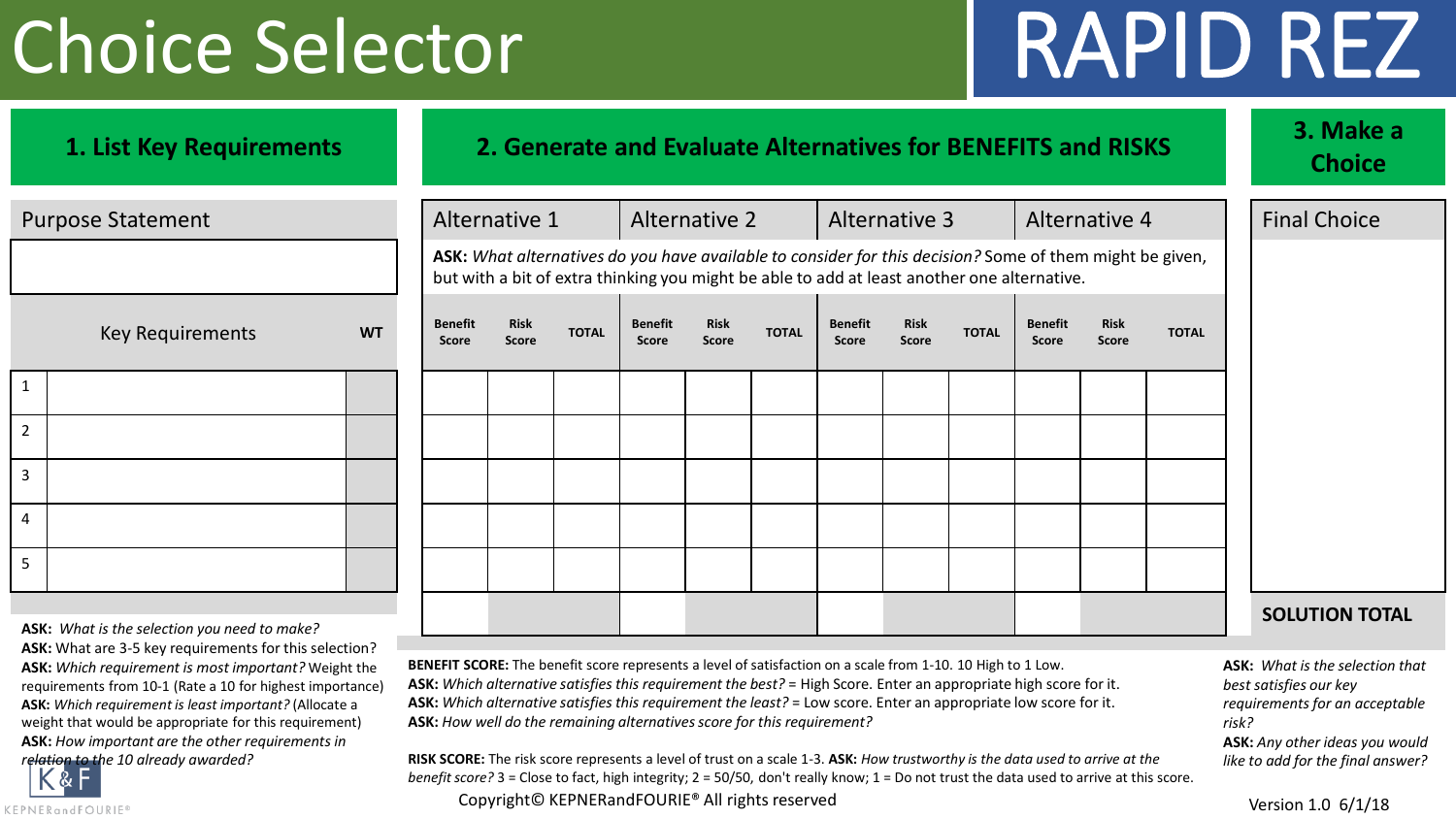# Risk Analyzer RAPID REZ

| <b>Potential Problems</b> | P | $\mathsf{S}$ |         | <b>Likely Reasons</b> | <b>Mitigating Actions</b> | <b>Action Steps</b> | Resp | D/L |
|---------------------------|---|--------------|---------|-----------------------|---------------------------|---------------------|------|-----|
| $\mathbf{1}$              |   |              | 1.1     |                       |                           |                     |      |     |
|                           |   |              | $1.2\,$ |                       |                           |                     |      |     |
|                           |   |              | 1.3     |                       |                           |                     |      |     |
| $\overline{2}$            |   |              | 2.1     |                       |                           |                     |      |     |
|                           |   |              | 2.2     |                       |                           |                     |      |     |
|                           |   |              | 2.3     |                       |                           |                     |      |     |
| $\overline{\mathbf{3}}$   |   |              | 3.1     |                       |                           |                     |      |     |
|                           |   |              | 3.2     |                       |                           |                     |      |     |
|                           |   |              | 3.3     |                       |                           |                     |      |     |
| 4                         |   |              | 4.1     |                       |                           |                     |      |     |
|                           |   |              | 4.2     |                       |                           |                     |      |     |
|                           |   |              | 4.3     |                       |                           |                     |      |     |
| $5\phantom{.}$            |   |              | 5.1     |                       |                           |                     |      |     |
|                           |   |              | 5.2     |                       |                           |                     |      |     |

**1. Identify Risks 2. Plan Protection 3. Generate Action Plan**

**ASK:** What could go wrong? or What is the ultimate effect you are worried about? [Be specific as possible] **ASK:** What is the likelihood this risk will occur? Rate [P] **ASK:** What is the business impact if it does occur? Rate [Seriousness] Rate in terms of: H>75%, M>50, L<50%

KEPNERandFOURIE®

**LIKELY REASONS - ASK:** What reasons would cause this Potential Problem to occur? Or Why do you say this Potential Problem could occur? [Maximum three specific plausible reasons]

**ACTION STEPS ASK:** What mitigation actions should you include in your final plan?

**IDENTIFY:** Cost effective & Extraordinary actions, but

list very specific actions

**MITIGATING ACTION - ASK:** What avoiding action can you take to eliminate or reduce this reason causing the risk? **AND ASK:** What can you do to deal with or reduce the effects if this risk if it does occur?

Copyright© KEPNERandFOURIE® All rights reserved Version 1.0 6/1/18